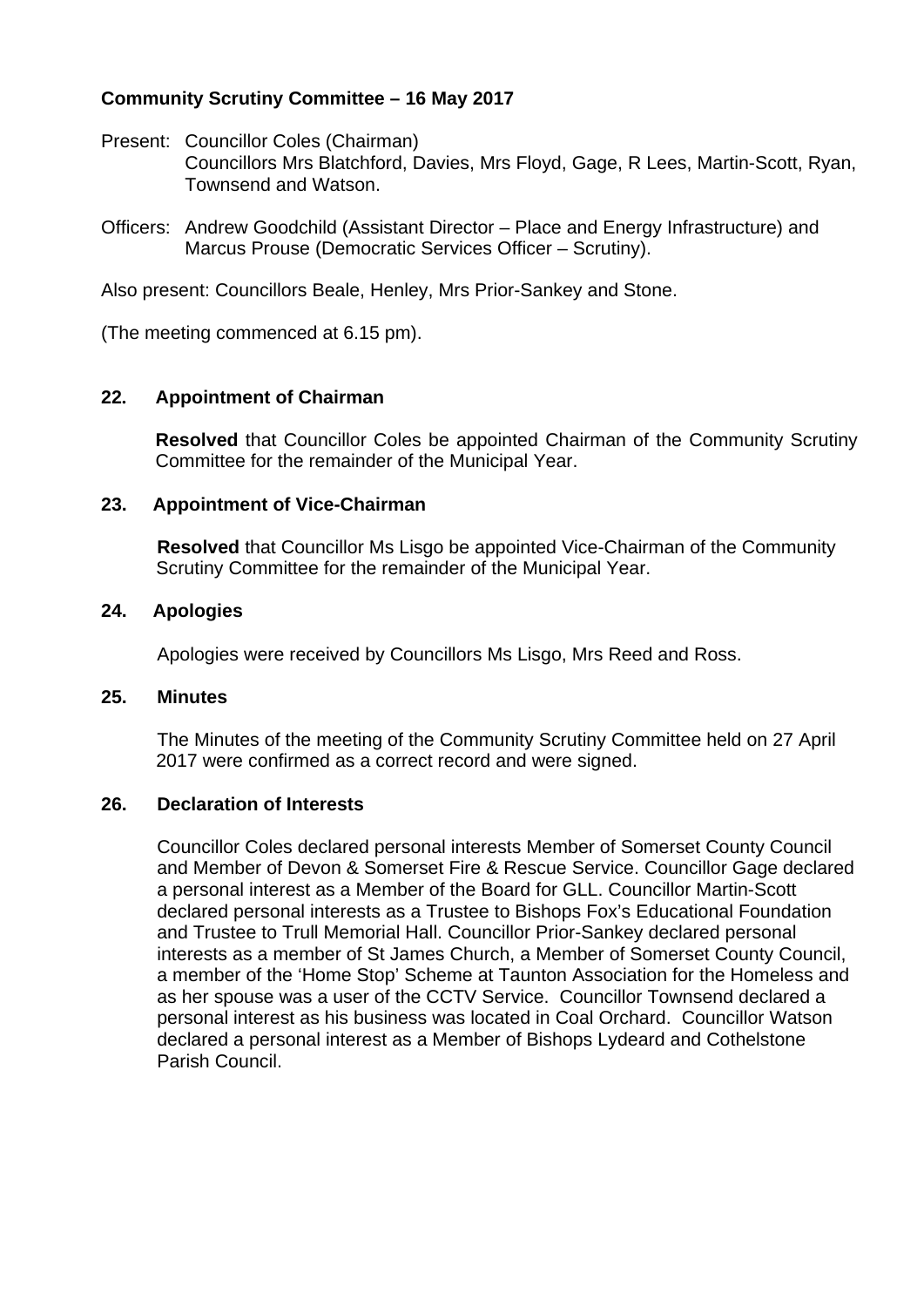## **27. Response to Highways England's A358 Taunton to Southfields Dualling Scheme Public Consultation.**

Considered report previously circulated, concerning the Response to Highways England's A358 Taunton to Southfields Dualling Scheme Public Consultation.

Members of the Public made the following statements:-

1. David Orr

David Orr expressed concerns over the consultation and was of the view that Henlade deserved a bypass due to the large volumes of traffic heading to Devon and Cornwall.

A request was made to amend this report's recommendation that A358 improvements and a new M5 junction were to be "welcomed "with the following caveats:

1. The A358 scheme should be joined up with Devon's A30 scheme, to reduce environmental and community impacts between West Hatch and Taunton and, to avoid using Taunton as the default route for heavy traffic bound to South and West Devon and Cornwall.

2. The Highways England Ltd consultation to date, is so flawed and badly executed, that a completely new consultation should be started from scratch, with all viable options on the table and with all the information for a meaningful consultation provided.

3. For the A358 Southfields to Taunton scheme, Highways England Ltd should not be entrusted with the wide-ranging, centralising powers under Development Consent Orders. Instead, and like the J25 improvements and Nexus Park development, our elected Councils and our local Councillors should retain their key local planning roles on behalf of the communities they serve.

2. Mike Farrell - Speaking on behalf of Stoke St Mary Parish Council

On 18 April Stoke St. Mary parish council made a formal complaint to Highways England Ltd regarding this purdah period, a request was made for the consultation process to be extended by the duration of the purdah period. The Parish advised by standard, pro- forma letter on 3 May that the consultation period would not be extended, and were later informed on the 5 May that purdah would now continue until after the General Election.

Itwas the opinion of the parish that Highways England Ltd. have failed in their duty to supply sufficient, detailed information regarding the proposed road scheme for anyone to make a considered judgement as to the viability of the overall scheme.

The Highways England Ltd "Technical Appraisal Report" did nothing to further the ambitions of this proposal as it was full of contradictions and misinformation. There was no evidence within their published document that show the current proposal would achieve any of the reasons for Highways England Ltd to construct a road.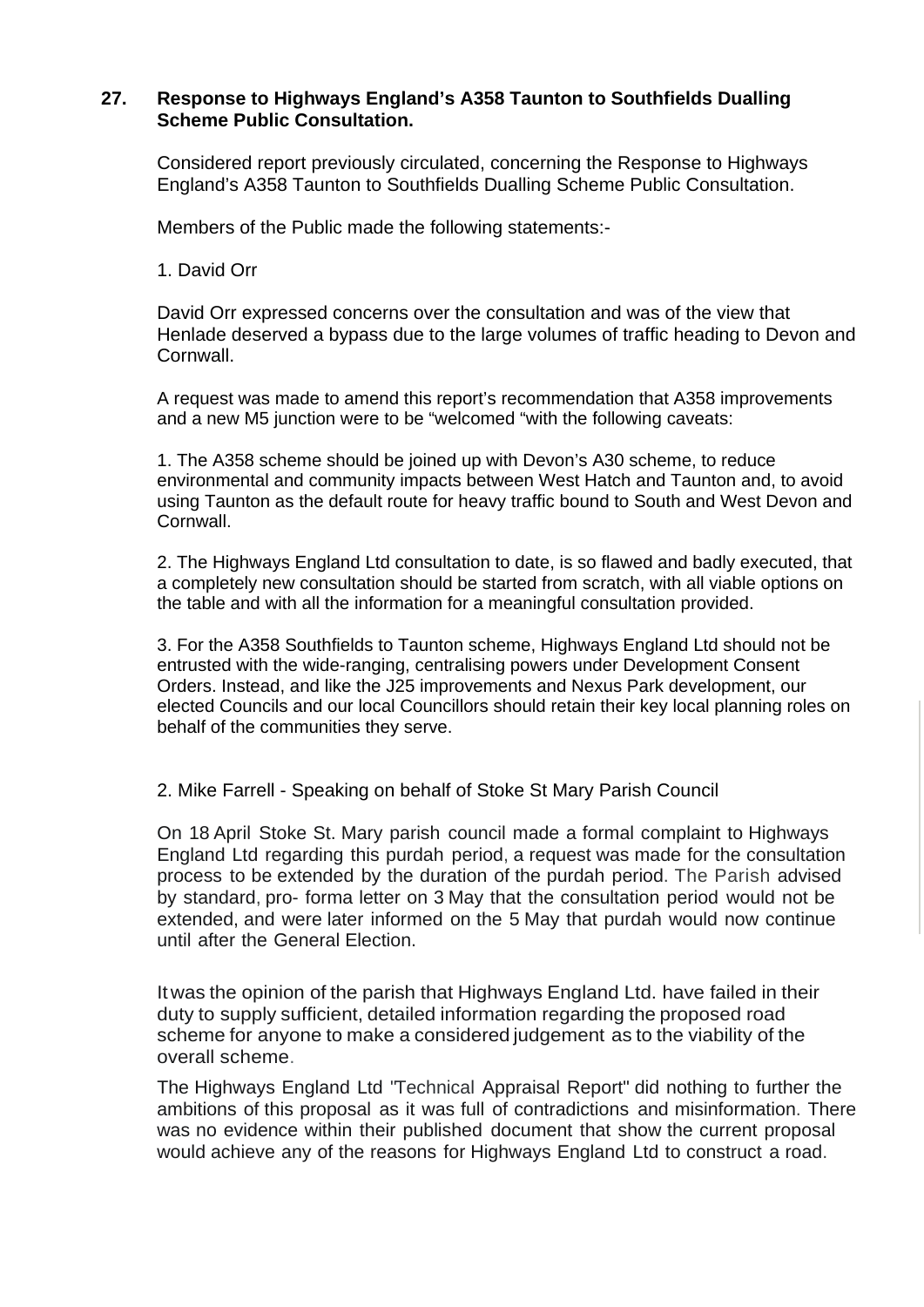Stoke St Mary Parish Council would continue to press for Highways England Ltd to abandon the current consultation. Furthermore the Parish Council would ask them to start again with considered, meaningful options, which would benefit the population of Taunton Deane and greater Somerset.

#### 3. Mike Baddeley

Mike Baddeley attended the presentation at the Holiday Inn and was very disappointed to find only one proposed route. There were no other options on display. After obtaining a copy of the technical appraisal report which actually proposed four different routes.

Referring to the appraisal the following issues were raised.

#### Para. 4.15 of your response read:

'It is worth highlighting that Highways England have not proposed to meet with Parish Councils individually or collectively during the consultation and have refused requests to attend meetings (citing Purdah) ....'

Only with the intervention of our Member of Parliament did Highways England Ltd agree to a presentation at Stoke St.Mary on the 11th May. However, that was cancelled at very short notice, citing Purdah due to the forthcoming General Election. No future date had been arranged.

#### Para 4.24 of the response read:

'The fact that there was only one option presented for consultation was very concerning and suggested that responses to the consultation would have very little bearing on the scheme which Highways England would bring forward within the Preferred Route consultation planned for Winter 2017.'

This reflected the greatest concern, the fact that there was only one option. This concern was also expressed in para 4.26 of the response.

Para 4.39 of the response stated very clearly that a Henlade by pass is highly desirable. The current preferred route did not offer that option. This requirement was also referred to in Somerset County Councils submission in para 4.49.

Para 4.70 re affirmed the previous points.

The biggest single issue is the provision of a by pass route for Henlade. The Highways England proposal could not provide this facility and may could exacerbate the Henlade traffic problems.

Siting the new junction 25A even further south, as alluded to in the response document, would further aggravate the Henlade problem as well as by passing Taunton. Large goods vehicles travelling north would certainly not be using the new road to access the motorway but would use the Henlade road to avoid, what will effectively be, a 10 to 12 kilometer diversion.

One area that had been overlooked was the impact on farming and the farming community. There were three farms which are likely to be affected by some degree or another. The land required by the proposal is, in the main, prime grade 3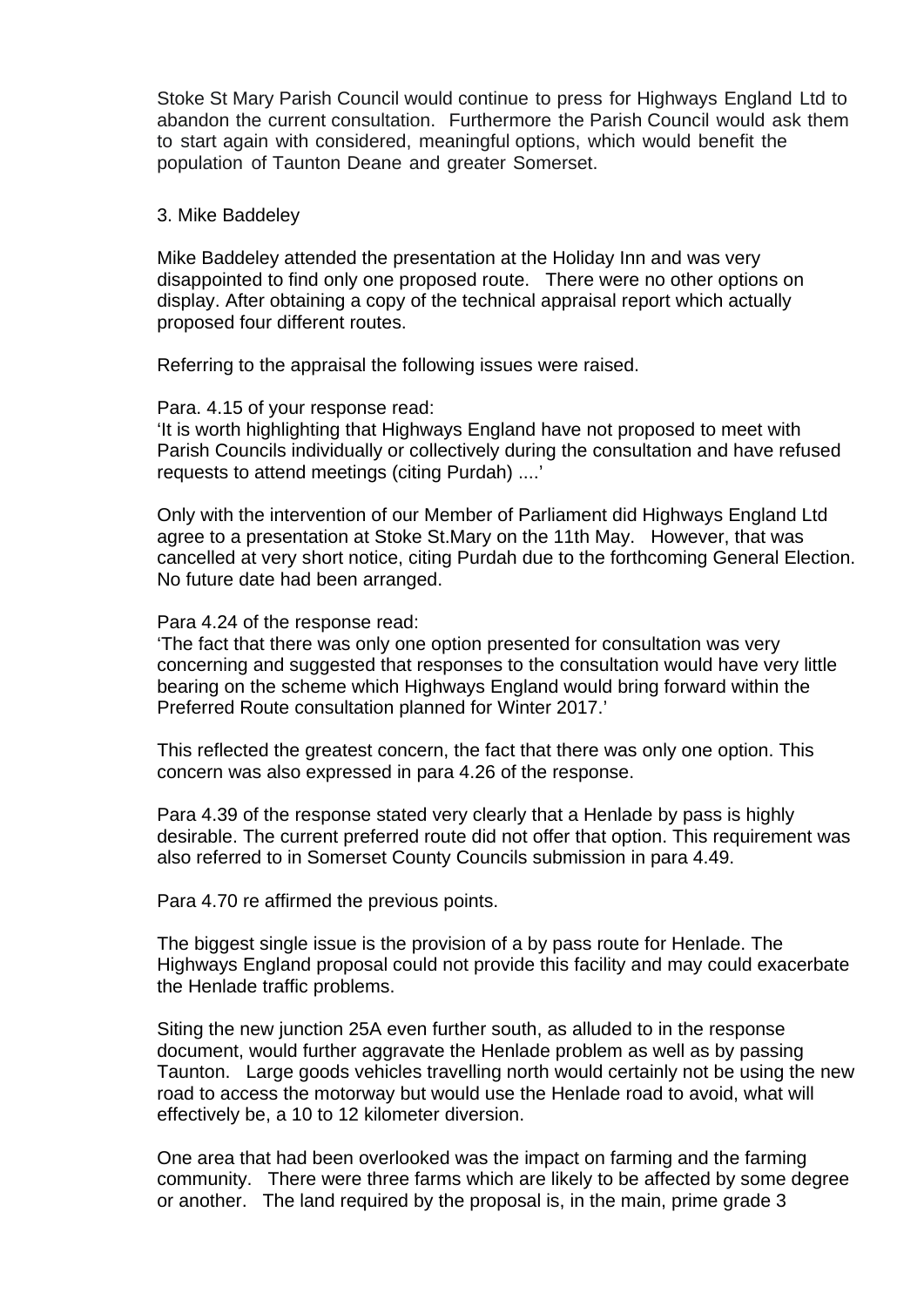agricultural land. All 3 farms were food producing farms. At least one, if not two , would be sufficiently adversely affected to result in cessation of farming activities. Can we really afford this as a County given that over 40% of UK foodstuffs already have to be imported.

### 4. Steven Bushell

Mr Bushell commented that he agreed with the Councils response to the proposed new junction. This was not part of the Councils Core Strategy and would not alleviate routes. Concerns were expressed relating to the diversion of traffic to the south of Taunton. A request was made for the Chairman to include in the Councils response objections to the short term diversion and long term connection of the B3170.

### 5. Mrs Lindsay Bushell

In a private meeting on the  $8<sup>th</sup>$  April 2017 with Highways England's Compensation Representative and the Designers of the proposed route 8/8B+NFS, the question was put if new proposed Junction 25a would link up with Trull and beyond. All three participants twice vehemently denied that it would. It was questioned why it was necessary to have a new Southbound junction when routes 8/8B+J25 and 2A/2B both formed a Henlade bypass, could link with the Nexus Development, provide a Southbound slip road on to the M5 and achieve all the objectives set out by the Transport Minister Mr Chris Grayling?

### 6. Mrs Patricia Power

Argued that the consultation from Highways England is deeply flawed.

There is only one option in the consultation, therefore it is not a consultation. She disputed the Highways England's assertion that the A303/A358 is a corridor between the South East and the South West.

Indeed Highways England's own map on the first page of their consultation document showed clearly in red that the A303/A30 is the main corridor and the A358 a link road into Taunton. The A358 is a vital link road into Taunton but it is not the corridor between the South East and the South West.

This consultation is an attempt by Highways England to use the cheapest monetary option to connect the A303 to the M5 by seeking to make the A358 into this corridor. The consultation as presented, make the problem of South East/ South West connectivity and the separate problem of the upgrade of the A358 into one issue with one solution.

The flawed solution presented to us brings with it, amongst others, a wholly inappropriate new junction to the M5 at Killams Avenue with complete disregard to the disruption and intrusion it will cause.

The map on page 4 of said consultation document shows a red circle where the junction will be.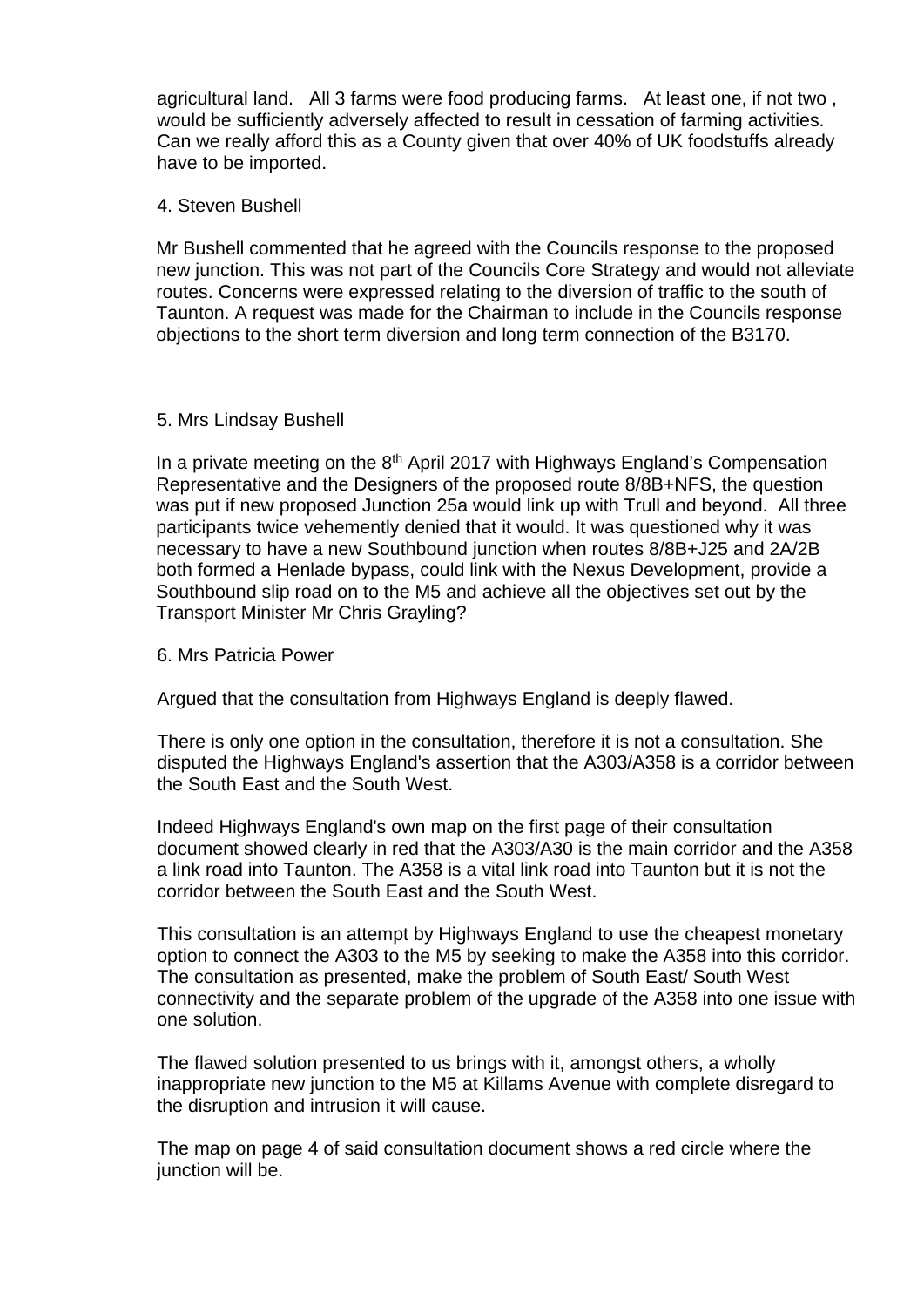This proposed junction is within the existing urban boundary and will deeply affect existing housing at Killams bringing with it untenable amounts of noise, light and air pollution adding to already existing levels from the M5.

It would create 4 more lanes of traffic added onto the existing 6 of the M5 plus slip roads. That is 10 plus lanes of traffic.

Picture this, 10 lanes of traffic with attendant infrastructure. At times of accident and congestion there would be stationary, idling traffic banked up with no where to go belching out noxious fumes within a designated urban boundary.

How can this be justified?

Why should we accept additional traffic, noise, noxious fumes because Highways England want a cheap fix traffic corridor between the South East and South West.

How can this be a serious consultation when such disruption is represented by a red circle with no detailed plans?

Indeed on page 6 of said consultation document Highways England seeks to down play these huge environmental impacts with their understatement that there will be, and I quote, " Some adverse visual impact for residential properties alongside the M5 motorway near Junction A. "

This is clearly a flawed consultation.

I applaud Taunton Deane Borough Council's response to this consultation but would urge them to press Highways England for a brand new Consultation after the General Election with all options included. A Consultation to include our partner Councils in the South West so a long term working solution can be found, not the cheap, short term sticking plaster option we have been presented with.

7. Mr Rob Hossell

 A powerpoint presentation was given requesting a thorough examination of the Technical Appraisal Report, along with focusing on enhancing the Taunton Deane Borough Council Response

 Highways England had only proposed one route for consultation. Other A303 schemes – both Stonehenge and Sparkford had two options for consultation,

#### 8. Mr Steve Smith

Councillor Beale referred to a recent meeting at the Wyvern Club to discuss the issue, which was well attended, identical concerns had been raised relating to the consultation that had been expressed at the committee. The opportunity and funding were welcomed for the scheme, the general view was that proposals were located in the wrong place but the correct consultation was required with further options needing to be looked at. Taunton Deane Borough Council, Somerset County Council and Highways England had all been involved in discussions.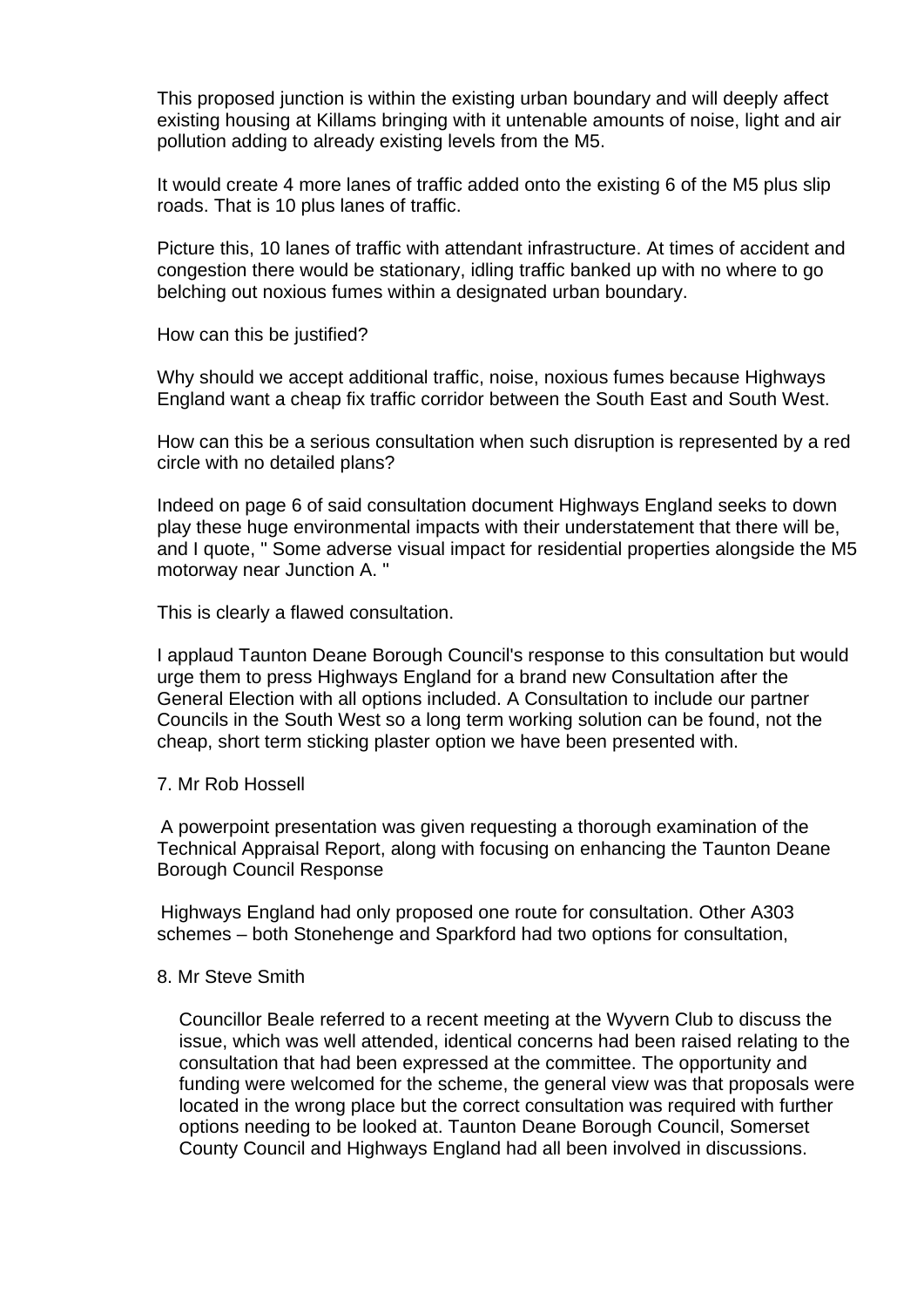Councillor Henley stated that there was little gain in the Taunton Deane area from the proposal set out in the consultation, concerns were expressed that this would push the one plan forward with no greater benefit to the area, altering the fabric of communities and business. It was determined that this would only have a 7-11% reduction of traffic. Factors of the a poorly undertaken consultation, controversial proposals during purdah periods of both elections were considered cynical. Highways England were requested to withdraw proposals and engage in meaningful consultation.

Councillor Mrs Prior-Sankey commented that highways England didn't have the interests of Taunton in mind with the proposed plan, with their main aim to provide a route to the South West.

During the discussion of this item, Members made comments and statements and asked questions which included:-

- Concerns were expressed that this didn't achieve and resolve the Henlade bypass and enhance the links to Taunton, or the East and West of the M5 to bring in new traffic
- There would be an adverse effect on people living in the area, there would be a noise and lighting impact along with huge detriment during the construction period. It was suggested that consideration be given in placing the junction away from homes and further south, the existing plan could compromise the Vivary wedge and could lead to development on this.
- Members considered the proposal a deeply flawed plan, it was questioned if Highways England were producing acceptable plan to suit their remit and to save money.
- There would be the opportunity to add details from the response from members of the public that made statements to the committee.
- Members requested for Highways England to extend the consultation or take the opportunity to come forward with alternative options and add more detail to support rational assessment of options so all parties could understand the rationale and cost/benefit of the options.
- With additional information, a next preferred proposal could be found or some middle ground for a new proposal. With Taunton Deane Borough Council setting out what it wants to achieve in the proposals as a starting point before detailed information is achieved from the proposition.
- Caution was advised in putting all eggs in one basket in linking up A130, A303, and A358. The road investment strategy given to highways England from the government was to improve A303 and A358 corridor, there was the risk of no money for development of the A358 if agreement couldn't be reached.
- There was a cross party agreement at the members briefing that Councillors weren't satisfied with the proposals.
- Members of the public were thanked for their reasoned and relevant points provided to the committee.
- Members questioned the likelihood of the Taunton Deane Borough Council response having an effect in changing the existing proposal in the consultation, with consideration that Highways England could be seen to be achieving their aim.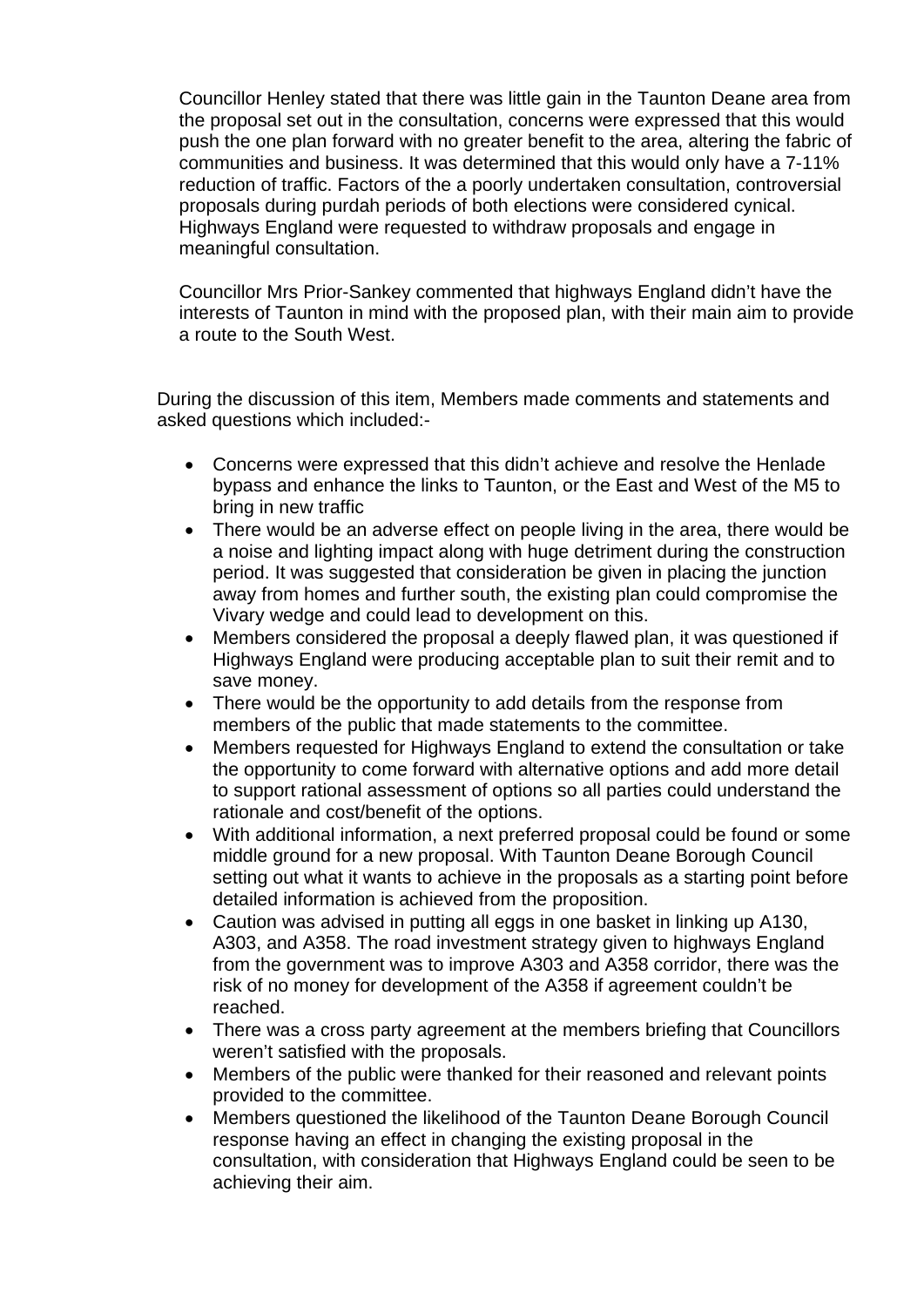- From experience of other consultations the clearer all partner agencies were on their aims, the greater chance that highways England could be influenced and take notice of the aims and requirements of the local area. The more commonality through local people and local authorities in the communications with highways England the better.
- A request was made to encourage highways England to look at this from a technical perspective to compare options with the greater chance of a positive outcome in the proposals.
- Consideration was given that the consultation period be extended after the election to enable local residents to put submit their statements.
- Following meetings that were held at the end of 2016, generalised discussions were had on the process. The meetings were held with South Somerset, Taunton Deane Borough Council and Somerset County Council along with statutory consultees. From a strategic perspective it was recognised that Devon County Council are engaged with, working closely on a more aligned approach, giving a better chance of achieving aims for both councils.
- The risk not getting any relief on Henlade was recognised if further options were pursued.
- Devon County Council would be contacted to work with more closely and to make a case to Highways England to restart the consultation.
- This would provide the opportunity to reflect public responses and utilise parish councils to have a greater say in the consultation with highways England and emphasise other options. Comments from Parish Council and residents can be added in to add weight to the argument.
- It was confirmed that joint responses have been submitted in previous to work together with a wider network of authorities and express common themes along with individual points made.

# **Resolved** that:-

2.1 That Members of the Council and the Community Scrutiny Committee had provided observations on the content of this report to inform the Councils comprehensive consultation response prior to its submission on 20th May 2017 (noting that Highways England have now paused the consultation and the deadline for a response has been extended);

2.1a That Members of the Council and the Community Scrutiny Committee agreed that a letter setting out that Taunton Deane Borough Council request that Highways England not only pause the consultation but also widen the reach of the consultation and provide the technical information which has been used to formulate the Technical Appraisal Report and the selection of the option which is being consulted on;

2.1b That the Community Scrutiny Committee agreed that Taunton Deane Borough Council will seek to engage with Devon County Council and Somerset County Council on the strategic approach to Trunk Road improvements in the South West and that the letter from Taunton Deane Borough Council to Highways England should express the very serious concerns of the Community Scrutiny Committee and the community regarding the nature of the current consultation, specifically:

- The inappropriate timing of the consultation in relation to the planned Somerset County Council elections in May 2017 which has been exacerbated by the forthcoming General Election;
- the very limited nature of the consultation which has made little or no attempt to engage with local Parish Councils or 'hard to reach groups'; and